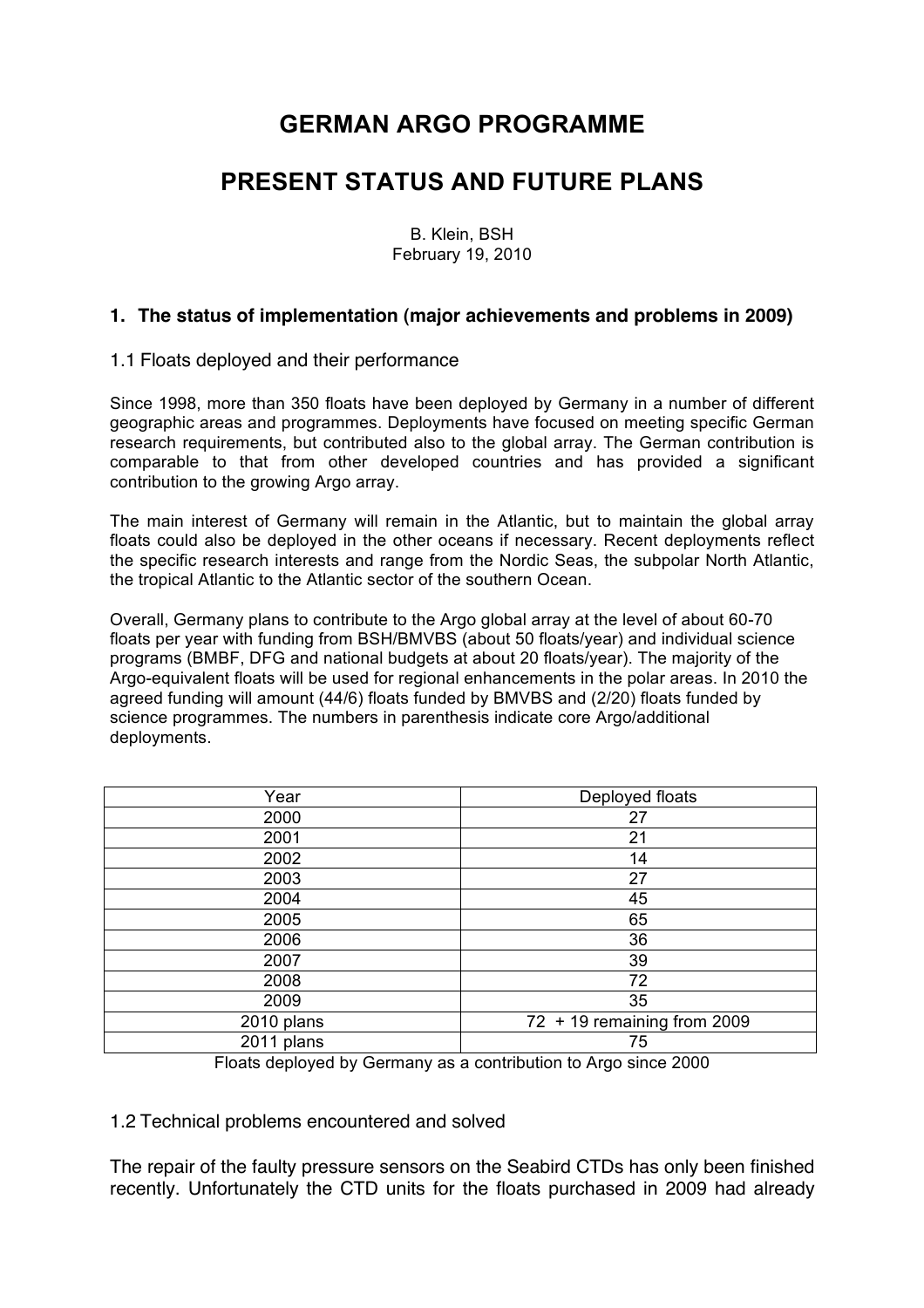been bought before the microleak problem was discovered which halted the release of all floats for 2009. A significant amount of floats deployed in 2008 shows pressure drift from the microleaks, some already show severe malfunctions. All these floats will need especial attention during the delayed-mode QC.

Software modifications have been installed to ensure that the Nemo floats report surface pressure without truncation.

### 1.3 Status of delayed mode quality control process

BSH has taken the lead in the delayed mode processing for Germany, but various German institutions contributing to Argo, are sharing the work depending on their area of expertise. AWI is responsible for the southern Ocean, IfM-Hamburg together with BSH is processing the German floats in the Nordic Sea, and BSH is covering the tropical, subtropical Atlantic and subpolar Atlantic. The sharing of delayed-mode data processing will be continued in the coming years, but BSH will cover all the German floats which have not been assigned a PI. BSH also has adopted some European floats which did not have a DMQC operator assigned to them. All German institutions have been working in close collaboration with Coriolis and delayed mode data have been provided on a 6 monthly basis. Delays in delayed-mode data processing have occurred occasionally due to changes in personal and delay in data transmission in the Southern Ocean due to ice coverage. Delayed-mode data processing follows the rules set up by the Data Management Team. There is no major backlog in delayedmode profiles.

## **2. Present level of and future prospects for national funding for Argo**

The level of support is indicated in the table below. Approximately 50 floats per year will be contributed to the global array by Germany through funding from the Ministry of Transportation. It covers only costs related to float procurement and transmission costs, personnel will be provided by BSH. This will consist of 1 scientist and 1 technician.

| Year | Float related costs | Manmonth/Year |
|------|---------------------|---------------|
| 2007 | 0k€                 | 36            |
| 2008 | 550k€               | 24            |
| 2009 | 600k€               | 24            |
| 2010 | 600k€               | 24            |
| 2011 | 600k€               | 24            |
| 2012 | 600k€               | 24            |
| 2013 | 650k€               | 24            |
|      |                     |               |

*Table 3. Previous and future funding for German Argo.*

Germany will to contribute to the Argo global array at the level of about 50 floats per year. Requests for financial contribution have been included in the national budgets for 2009-2013, but final budget allocations will be carried out on an annual basis. As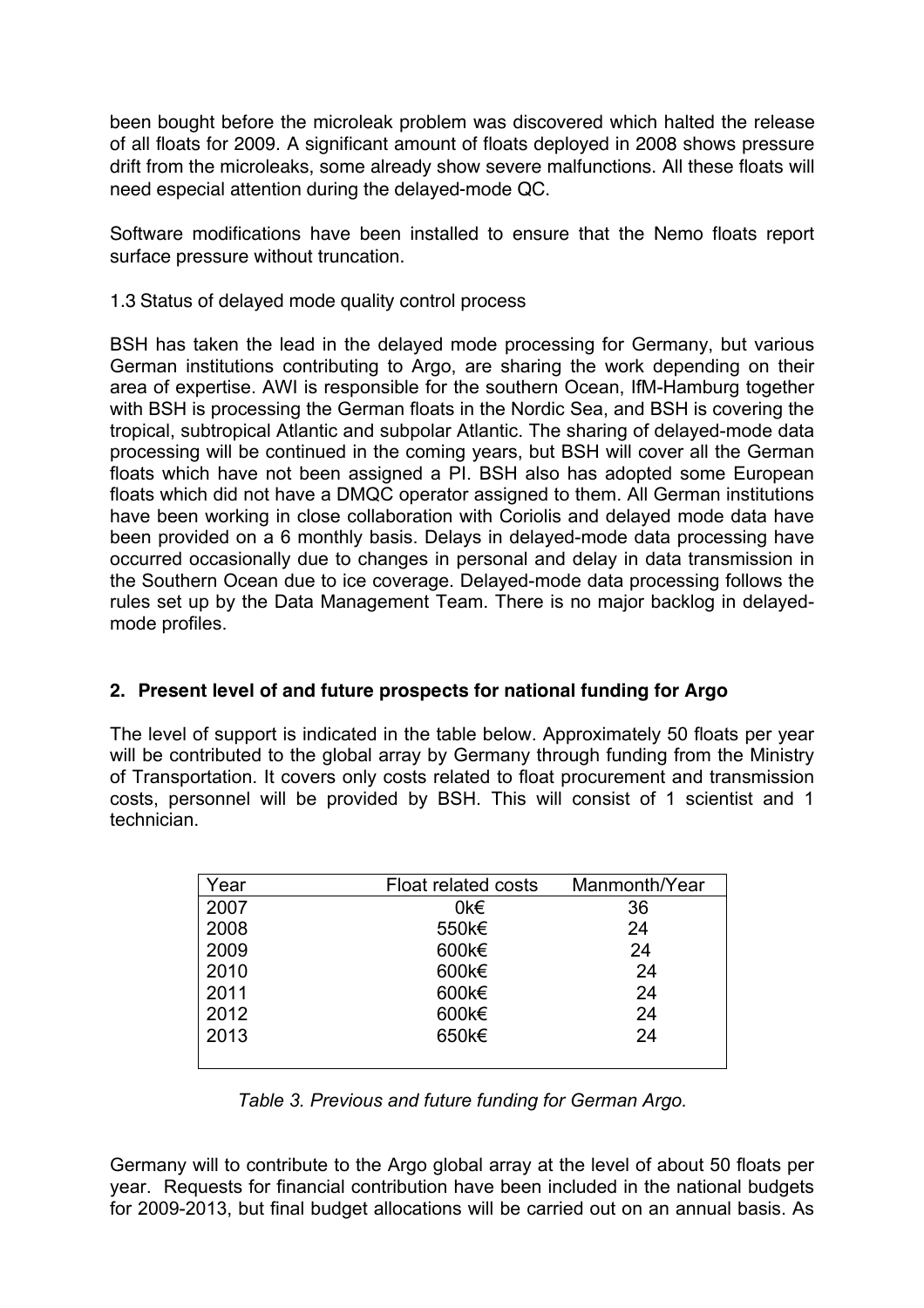part of the Euro-Argo preparatory phase, BSH will work with its funding ministry to agree on a long-term European structure. The research community has also secured funding for floats in the order of 20 floats per year for the next 3 years which will mostly be used for regional enhancements in the polar areas.

#### **3. Summary of deployment plans**

Float deployment in 2010 will be performed in co-operation with the German research institutes. Germany owns deployment capabilities for all oceans including the ice covered areas but foreign research cruises will be used as well to cover all intended deployment areas.

The main goal is to support the global array in the Atlantic ocean. The intended deployment areas cover particularly data sparse regions in the Atlantic, the Nordic Seas and the Mediterranean. Additional floats will be deployed in the Weddell Sea. The repair of faulty pressure sensors in the SBE CTDs is nearly finished but additional software problems with the Nemo floats have to be solved first before the remaining floats purchased in 2009 can be deployed. It is planned to start deployments in summer with 8 floats in the Nordic Seas.

### **4. Summary of national research and operational uses of Argo data**

A key aspect of the German Argo programme is to develop a database for climate analysis from Argo data, to provide operational products (time series, climate indices) for interpretation of local changes and to provide data for research applications. German Argo is planning to host an annual user workshop where research applications can be presented and requests for operational products can be specified.

Ocean science: Argo data are being used by many researchers in Germany to improve the understanding of ocean variability (e.g. circulation, heat storage and budget, and convection), climate monitoring and application in ocean models (assimilations, boundary conditions,…).

## **5. Issues to be resolved by Steering Team**

**Nothing** 

#### **6. Contributions to Reference data base**

German cruise data in the Nordic Seas have been contributed to the reference data base as part of the work in the North Atlantic ARC. A link to the ICES database has been established.